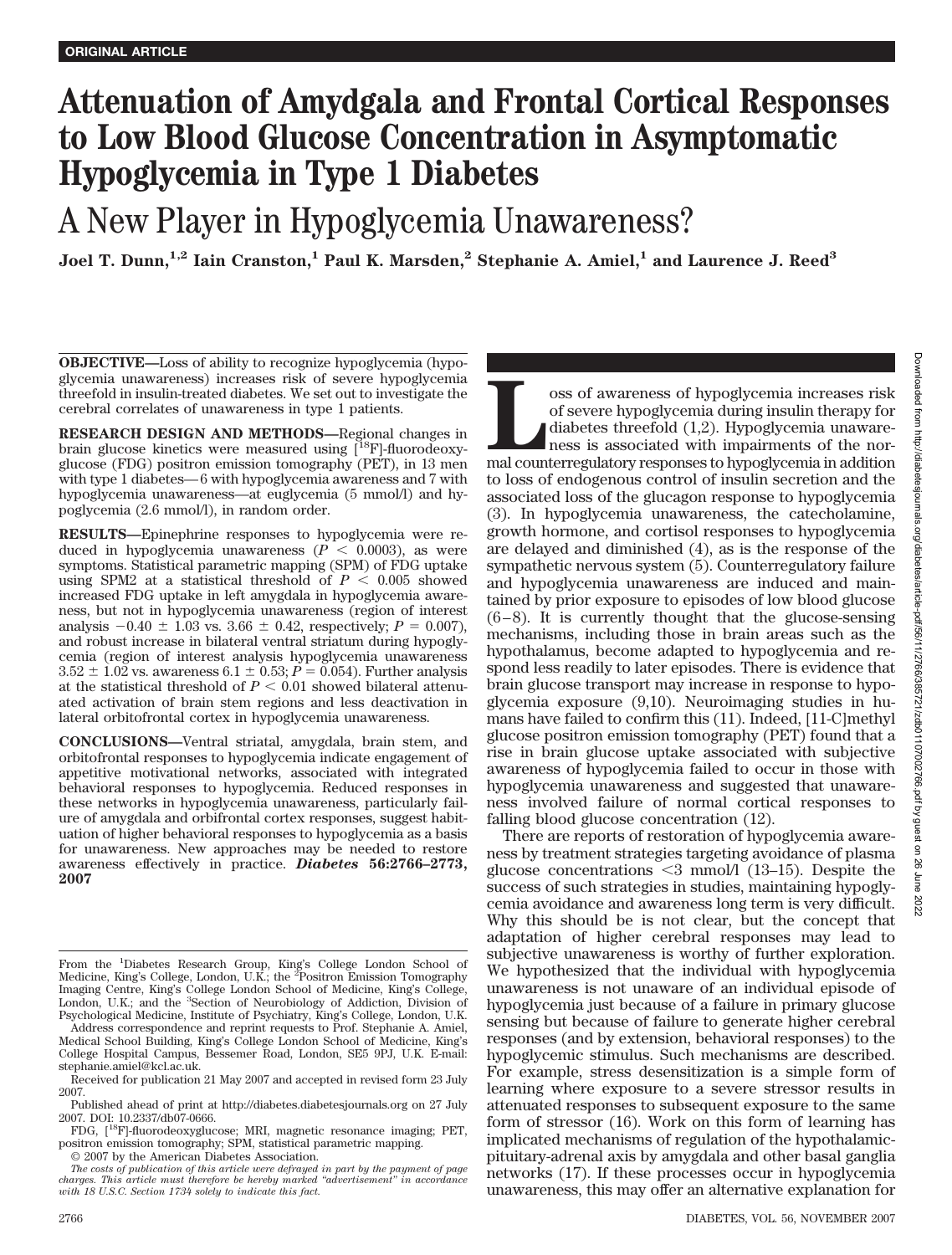the phenomenon of unawareness itself and for the relative resistance of unawareness to therapeutic intervention.

Functional neuroimaging using 18F-fluorodeoxyglucose (FDG) offers sensitive measures of regional brain metabolism, a proxy measure of neuronal activation, particularly suited to examining differences between conditions that have experimentally long time courses, such as hypoglycemia versus euglycemia. Glucose uptake and metabolism reflect relative activity in brain regional networks, and regional differences in FDG uptake are used as a marker for regional brain activation (18). We previously conducted a study using FDG PET during euglycemia and hypoglycemia in type 1 diabetic men with and without hypoglycemia unawareness (19). The development of more sophisticated analytical techniques for FDG PET data has allowed us to reexamine those data to address the questions of regional differences in cortical brain activation during hypoglycemia as a possible contributor to the syndrome of hypoglycemia unawareness.

## **RESEARCH DESIGN AND METHODS**

The subjects and study design have previously been reported (19). In brief, 13 men with type 1 diabetes with an unequivocal clinical history of either good subjective awareness of occasional hypoglycemia or severe hypoglycemia unawareness were recruited. Hypoglycemia unawareness was defined by one or more severe hypoglycemic episodes in the preceding year, self-reported asymptomatic hypoglycemic episodes, and no less than three blood glucose measurements of  $\leq$ 3 mmol/l without symptoms in a 2-week period of standardized home blood glucose monitoring. Aware subjects had to be free of all these features (14,20). Subjects were studied on two occasions, not less than 3 weeks apart, in random order after an overnight fast, during which blood glucose was controlled with intravenous insulin. In the morning, the left radial artery and the contralateral antecubital vein were cannulated. A primed continuous intravenous infusion of regular insulin (Human Actrapid; Novo Nordisk, Crawley, U.K.) was started, with a maintenance rate of  $1.5 \text{ mU} \cdot \text{kg}$ body  $wt^{-1} \cdot min^{-1}$ , and 20% glucose was infused to maintain arterial plasma glucose at 5 mmol/l for 60 min, during which time the subject was made comfortable in the scanner. Thereafter, arterial plasma glucose was either reduced to 2.6 mmol/l over 40 min by adjustment of the glucose infusion and then held there for 60 min or was maintained at 5 mmol/l throughout (21). At 30 min, 10 min before achieving hypoglycemia in the hypoglycemia studies, a 10-min transmission scan was taken. At 40 min,  $\sim$ 185 MBq FDG was administered intravenously over 30 s, and then scanning continued over the next 60 min. During scanning, arterial radioactivity was measured continuously in blood drawn past a scintillation detector (Allogg, Stockholm, Sweden) by a peristaltic pump (IVAC 572), with hand-drawn samples taken every 5 min for immediate glucose analysis. Additional samples were taken for catecholamine measurement. Subjects were observed for sweating and asked whether they had been hypoglycemic after each scan. On completion of the scan, plasma glucose concentration was restored where necessary and the subject given a subcutaneous dose of regular insulin and a meal. The protocol was approved by the ethical committees of King's College and St. Thomas' Hospitals, and all subjects gave written informed consent before the study.

PET scans were performed on a CTI ECAT 951R PET camera (CTI/ Siemens, Knoxville, TN), with an axial field of view of 10.8 cm and an intrinsic inplane spatial resolution of 6.5 mm (full width at half maximum). All images were reconstructed by filtered back projection and smoothed with a Hanning filter so that the spatial resolution was 8.5 mm (full width at half maximum) transaxially and axially. Reconstructed images were displayed in a matrix of  $128 \times 128 \times 31$  voxel format, each voxel measuring  $2.0 \times 2.0 \times 3.43$  mm. FDG uptake images were formed by summation of images acquired at 20 – 60 min postinjection.

#### **Data analysis**

*Quantification of whole and regional brain uptake.* Methods of quantifying glucose metabolism using FDG rely on the model developed by Sokoloff et al. (22) and use a "lumped constant" to relate rates of deoxyglucose phosphorylation to rates of glucose metabolism. As a lumped constant is not constant with changing arterial glucose levels (23), absolute rates of glucose utilization in the brain cannot be calculated in hypoglycemia, during which FDG uptake will be expected to rise in approximate inverse proportion to the change in blood glucose because of decreased competition from native glucose with tracer. It is, however, feasible to assess any regional changes in brain glucose kinetics from FDG uptake as changes relative to the whole-brain (or "global") uptake. Thus, regional differences in FDG uptake across condition (euglycemia versus hypoglycemia) and/or group (aware versus unaware) were sought using updated statistical parametric mapping (SPM) software (SPM2 [www.fil.ion.ucl.ac.uk]). PET images were coregistered to T1-weighted magnetic resonance imaging (MRI) images. The high-resolution structural MRI images were spatially normalized into standard space (voxel size 2.0  $\times$  $2.0 \times 2.0$  mm), and these transformations were applied to the low-resolution PET images, which were smoothed by a Gaussian kernel of 6 mm. The transformed PET image intensities were normalized to remove any effect of global differences and common regions compared statistically to identify regions where hypoglycemia and/or awareness status have significant effect.

The previously presented work (19) used an earlier version of the SPM software (SPM96). The new analysis is an improvement on the previous work, mainly due to significant advances in the methods used in later versions of SPM. The present work uses the same models and study designs but a later version (SPM2), which uses much more robust registration, coregistration (24), and spatial normalization techniques (25). A summary of the improvements over SPM96 in later versions is available on the SPM Web site (www.fil.ion.ac.uk). Using these improved methods, we expect a more rigorous identification of regional changes in FDG uptake.

Regions identified by SPM were defined anatomically using the Talairach atlas (26) and the database supplied with the SPM MASCO toolbox (http:// homepages.uni-tuebingen.de/matthias.reimold/mascoi/page2/page2.html). Transforming coordinates in MNI space to Talairach space was done using the mni2tal function (http://imaging.mrc-cbu.cam.ac.uk/imaging/MniTalairach).

Further analysis on regional responses was made by extracting the tracer uptake values for the regions identified by SPM. The values for these regions are scaled to a whole-brain value of 50, as is conventionally used with SPM. Regions of interest values were analyzed using SPSS 14 (www.spss.com), and the main effects of and interactions between condition and group were compared using repeated-measures ANOVA.

### **RESULTS**

**Glucose, epinephrine, and whole brain.** Plasma glucose was held at 5 mmol/l or reduced to 2.6 mmol/l, with a coefficient of variation of 0.03 mmol/l and no significant difference between the two groups. As previously published, the brisk epinephrine response in aware subjects was virtually absent in unaware subjects (peak values  $0.77 \pm 0.39$  vs.  $7.52 \pm 2.9$  nmol/l, respectively;  $P < 0.003$ ), and global FDG uptake (which rose in both groups at hypoglycemia, as expected) was 20% lower in the unaware at either glucose level (euglycemia  $2.018 \pm 0.174$  vs.  $2.592 \pm 0.188$ ; hypoglycemia  $4.562 \pm 0.312$  vs.  $5.6190 \pm 0.001$ 0.338, dimensionless units;  $P = 0.027$  for the effect of group [hypoglycemia awareness vs. unawareness] in the repeated-measures ANOVA comparing all four datasets [euglycemia and hypoglycemia in hypoglycemia awareness and unawareness]).

**Regional effect of hypoglycemia.** Statistical parametric mapping showed a significant effect of condition across both subject groups with an increase in FDG uptake with hypoglycemia in bilateral ventral striatum and occipital cortex (Fig. 1*A*) at a statistical threshold of  $P \leq 0.001$  and considering regions including  $>100$  contiguous voxels. At thresholds of  $P < 0.001$ , there was a significant decrease of uptake, compared with that found globally, in a large contiguous region (Fig. 1*B* and *C*) including periventricular white matter and brainstem, as well as the bilateral orbifrontal cortex (Brodmann areas 45 and 47). Applying more stringent thresholds, e.g.,  $P < 0.0001$ , allows the large contiguous region to be viewed as smaller separate clusters of left and right white matter and a cluster around the brainstem, including hypothalamus, mammilary bodies, and parahippocampal gyrus (Brodmann areas 28, 34, and 36).

**Regional effect of awareness status (group) on responses to hypoglycemia (condition).** At a less stringent statistical threshold  $(P < 0.005)$ , a significant effect of hypoglycemia that differed according to awareness status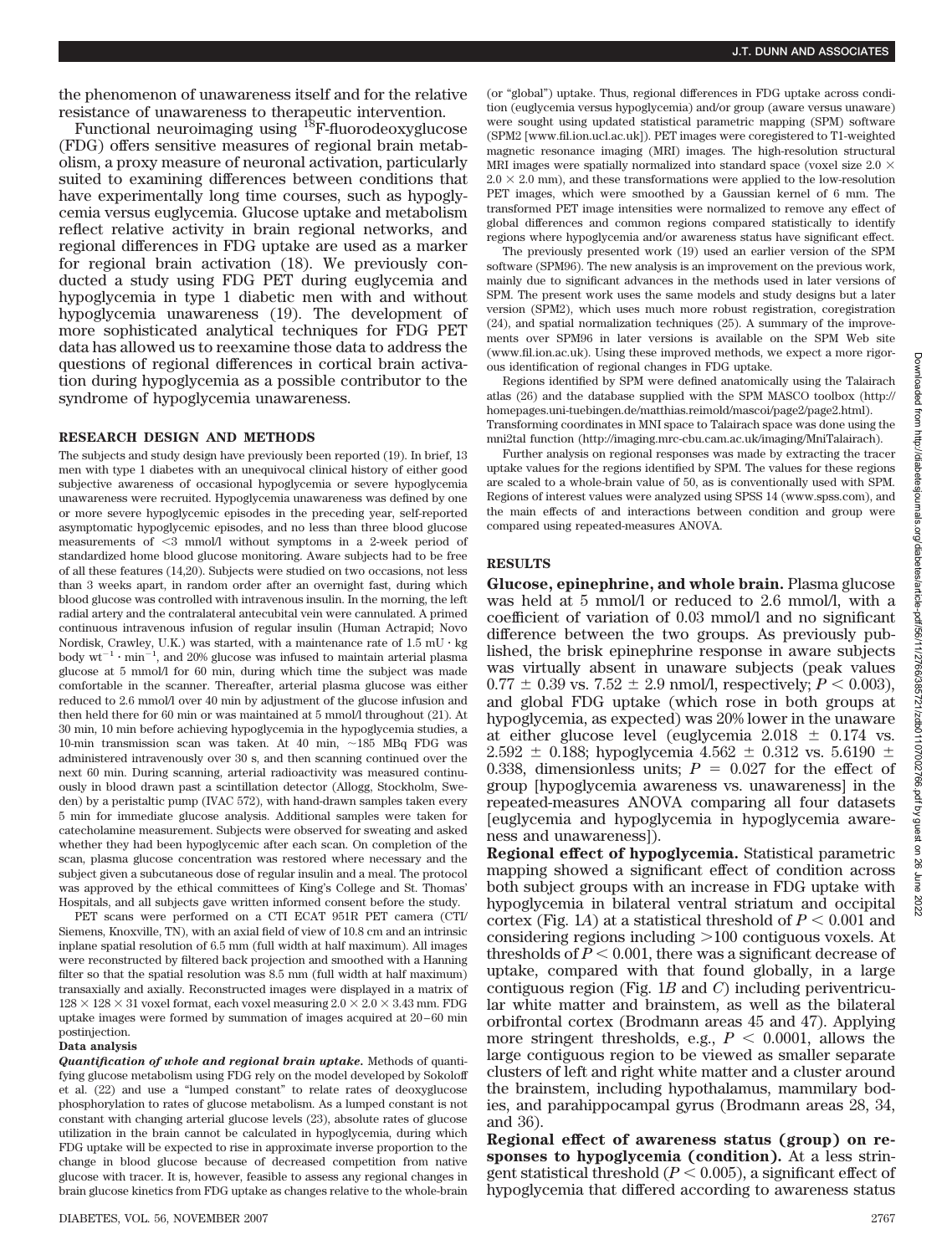

**FIG. 1. Cerebral responses to hypoglycemia. Voxels showing significant responses to hypoglycemia overlaid onto slices of averaged T1 MRI scan (152 subjects).** *A***: Regions with significant increase of FDG uptake with hypoglycemia, relative to global uptake, across both groups. Significance** threshold  $P < 0.001$  (uncorrected), cluster size  $> 100$ . The regions shown are bilateral ventral striatum and occipital cortex. *B*: Regions with **significant relative decrease of FDG uptake with hypoglycemia, across both groups (***P* **< 0.0001, cluster size 100). Regions show periventricular white matter and a continguous region including hypothalamus and parahippocampal gyrus. (Please see http://dx.doi.org/10.2337/db07-0666 for a high-quality digital representation of this figure.)**

was identified, with increased FDG uptake in the aware compared with the unaware in the left amygdala, left ventral striate, occipital cortex, and cerebellum (Fig. 2*A*). Right amygdala was also revealed at an even less stringent threshold of  $P < 0.05$ . At  $P < 0.005$ , brainstem and parahippocampal gyrus revealed a fall in FDG uptake that was significantly less in the aware relative to the unaware (Fig. 2A). At  $P < 0.005$ , there was also a significant fall in FDG uptake in hypoglycemia in the aware subjects in the right orbitolateral frontal cortex (Brodmann areas 10 and 11) and right prefrontal cortex (Brodmann areas 45 and 46). FDG uptake remained unchanged or rose in the unaware (Fig. 2*B*). Still less stringent thresholds of  $P \leq$ 0.01 revealed these responses bilaterally. Post hoc analysis of the response in the white matter clusters did not reveal significant differences in response between the two subject groups  $(P > 0.1)$ .

**Region of interest analysis.** As shown in Fig. 3, the region of interest analysis confirmed that the hypoglycemia-evoked response from ventral striatum, amygdala, and brainstem were reduced in the unaware, while the lateral orbitofrontal cortex response was greater. *P* values for the interaction of group and condition by repeated-measures ANOVA were  $\leq 0.0001$  and 0.0002 for amygdala and brainstem, respectively, and 0.0003 for orbitofrontal cortex.

Tables 1 and 2 give further analyses of the data in brain regions identified by SPM. Table 1 shows quantitative FDG uptake in the named regions corrected for global brain uptake in the aware and unaware groups individually, and Table 2 shows the cluster sizes identified by the SPM with their anatomical location.

# **DISCUSSION**

We have previously presented evidence that cerebral neuronal activation increases during symptomatic hypoglycemia and that this activation is reduced in hypoglycemia unawareness (19). In our original analysis of the present data, we described a predictable approximate doubling in global brain FDG uptake during hypoglycemia in aware and unaware subjects, due to the effect of competition between FDG and glucose. The absolute measures were 20% less in the unaware than in the aware subjects in each condition. Although in that analysis, we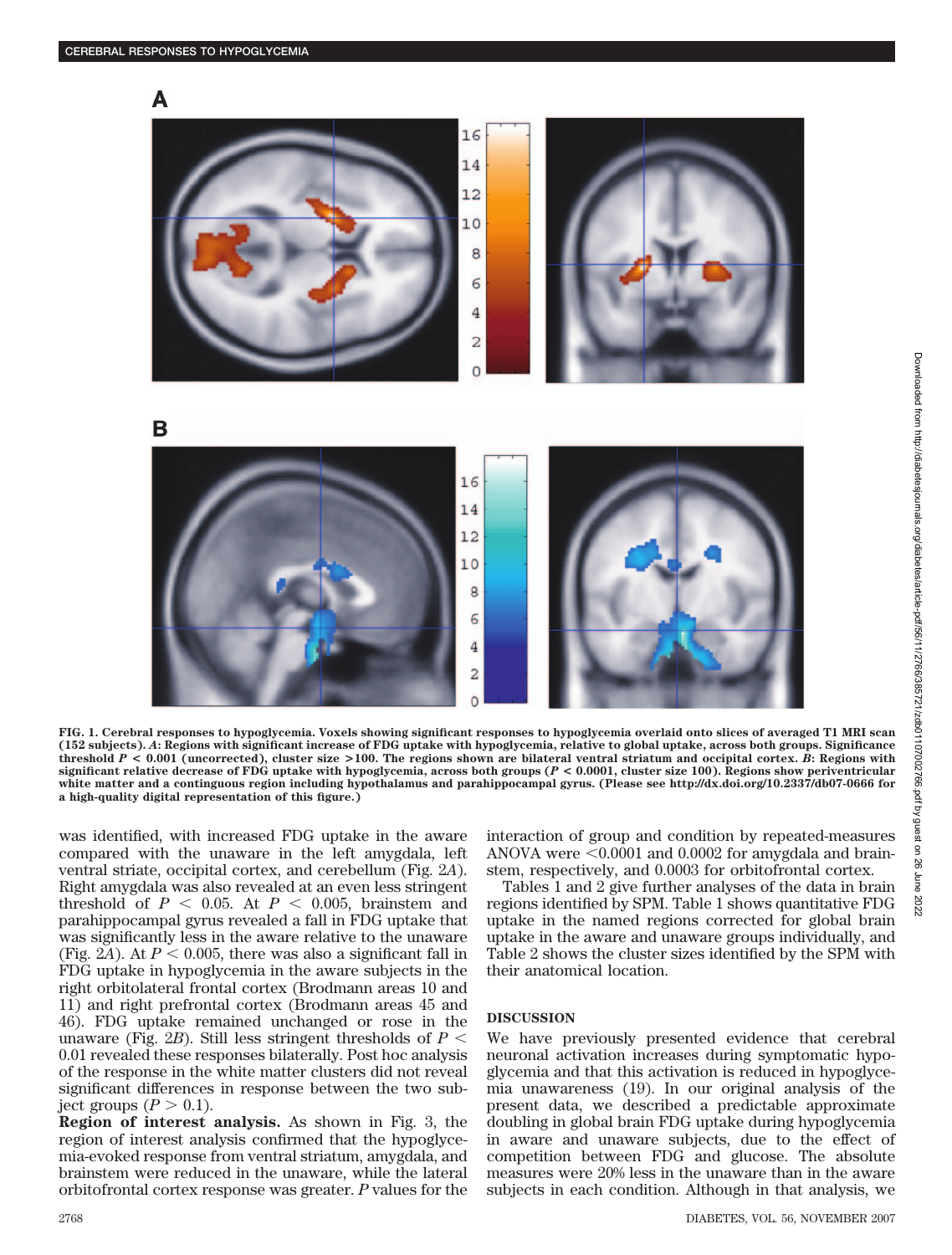

**FIG. 2. Cerebral correlates of unawareness.** *A***: Regions where aware subjects show relatively greater uptake with hypoglycemia than unaware subjects (displayed on MRI slices, with** *P* **< 0.01 and cluster size >100), showing amygdala, cerebellum, and brainstem regions.** *B***: Regions where aware subjects show relatively lower uptake than unaware subjects with hypoglycemia (***P* **< 0.01, cluster size >100), showing right lateral orbitalfrontal cortex. (Please see http://dx.doi.org/10.2337/db07-0666 for a high-quality digital representation of this figure.)**

failed to detect a difference in the magnitude of the change with hypoglycemia between aware and unaware subjects, the study was small and may not have had the power to detect a difference in the face of the large effect of hypoglycemia per se. We did find a difference in FDG uptake in a brain region including the brainstem and hypothalamus, which showed reduced regional FDG uptake with hypoglycemia in unaware subjects.

In the present analysis, comparing regional differences in FDG uptake with hypoglycemia between aware and unaware subjects with a more sophisticated analytic approach, we found first that FDG uptake increases in all subjects during hypoglycemia in bilateral ventral striatum and occipital cortex. The ventral striatum is a key component of appetitive motivational networks involved in the generation of food-seeking behaviors and strongly implicated in reward and reinforcement learning (27). Simply put, increased activation of the ventral striatum by hypoglycemia indicates engagement of appetitive motivational networks subserving food-seeking behaviors that will have a survival benefit in motivating the person to seek food. As the analysis has corrected for global brain differences in FDG uptake, it may be that this effect is reduced in unaware subjects. However, it is clear that ventral striatum activation does occur in unaware as well as aware subjects.

The identification of a strong evoked response to hypoglycemia in the visual region of occipital cortex is unexpected and may be related to increased visual activity under stress. Brain areas that do show clear differences between aware and unaware subjects include the amygdala and also a network of brain regions including the occipital cortex, cerebellum, and brainstem, again extending into the area identified in the previous analysis around the hypothalamus. In these brain regions, aware subjects show significantly greater FDG uptake than that shown by unaware subjects. Activation of the amygdala is associated with fear and anxiety (28,29), and its activation in aware subjects under conditions of hypoglycemia is compatible with the associated symptoms of distress and discomfort. Equally, the failure to activate the amygdala in hypoglycemia unawareness is compatible with absent activation of stress pathways and no perception of such stress. The failure of the amygdala response is associated with the lesser FDG uptake in unaware subjects at hypoglycemia in the hypothalamus, which is itself compatible with a failure of activation of the hypothalamic-pituitary-adrenal axis and the absent or diminished counterregulatory responses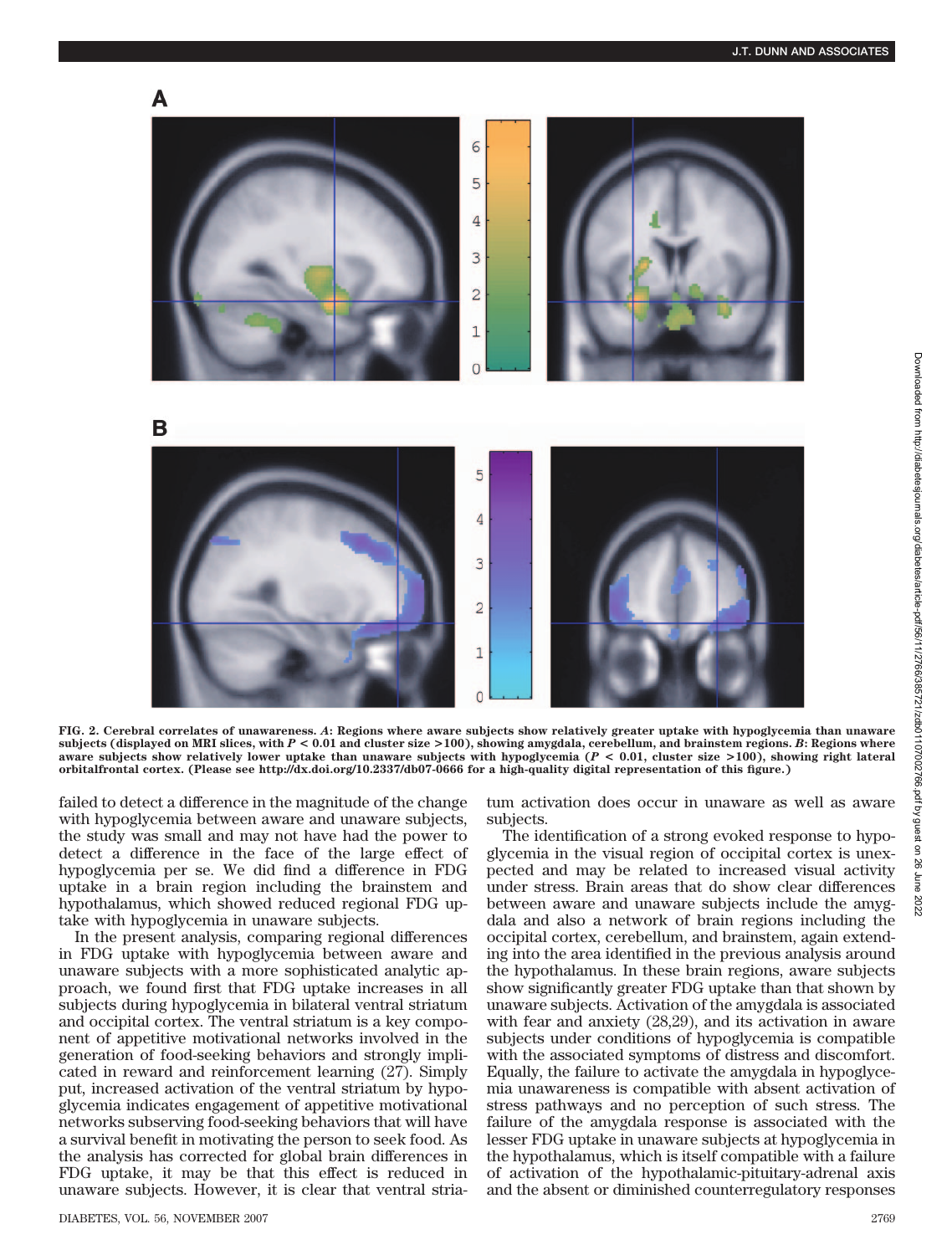

**FIG. 3. Box plots showing evoked responses with hypoglycemia (arbitrary units, relative to global mean of 50) by group in selected SPM-defined clusters.** *A***: Responses in three regions are shown: left ventral striatum (VS), right ventral striatum, and amygdala;** *P* **values for condition-by-group interaction 0.005, 0.132, and <0.0001, respectively.** *B***: Regional responses from clusters comprising right orbitofrontal cortex (OFC), brainstem, and parahippocampal gyrus;** *P* **values for condition-by-group interaction 0.0003, 0.0002, and 0.02, respec**tively.  $\Box$ , Hypoglycemia awareness group; **ii**, hypoglycemia unaware**ness group;**  $\bigcirc$ , outlying values.

to hypoglycemia in this group. The association between impaired stress hormone responses to hypoglycemia in those with hypoglycemia unawareness is well documented in the literature (4,14,15) and confirmed in our present study by the diminished epinephrine responses to the

hypoglycemic challenge in unaware subjects. The failure of the epinephrine response is unlikely to be causing the neuroimaging changes, as epinephrine responses in a different study design in healthy volunteers, in which epinephrine levels were very different, were not associated with changes in brain glucose metabolism (11). The present data are compatible with a primary role for the amygdala in controlling the stress response to the hypoglycemic challenge. This also fits reported clinical experience of attempts to reverse hypoglycemia unawareness by manipulating diabetes therapy with intent to avoid hypoglycemia. Failure to avoid hypoglycemia risk has been described in an analysis of patient behaviors in the setting of problematic hypoglycemia (30). Our data are the first to present neuroimaging data that offer a potential explanation for this in terms of differential (reduced) activation of stress/distress pathways in unaware subjects.

In contrast to the above brain regions, the FDG uptake data suggest that the lateral orbitofrontal cortex is deactivated in aware subjects during hypoglycemia and shows no change or even an increase in unaware subjects. These brain regions are activated in the perception of positively hedonic events while deactivation is associated with negative, unpleasant hedonic sensations (31). Activity in this region has been shown to correlate with subjective pleasantness ratings of food stimuli (32). The relatively activated status of this region in unaware subjects suggests little modulation of hunger, desire for food, or subjective awareness of the dangerous state of hypoglycemia.

Patients' reluctance to change potentially dangerous strategies to avoid high blood glucose has been ascribed to a taught fear of hyperglycemia-related complications. If this were the sole explanation, it should be relatively easy to reeducate patients in hypoglycemia avoidance, especially since fear of hypoglycemia itself is commonly expressed by people using insulin and their families (33). The pattern of brain activation reported here offers a novel alternative explanation. The pattern of decreased activation in stress pathways (amygdala and hypothalamus) and intact activation of brain regions associated with motivation (ventral striatum) and reward perception (lateral orbitofrontal cortex) seen in the unaware subjects suggests that the experience of hypoglycemia may be not just subjectively neutral but, rather, subjectively rewarding to the person (34). Similar patterns of brain activation are seen in response to substances with addictive potential that have highly rewarding subjective effects (34,35). This is a well-established concept in the animal literature (36,37). Such parallels between reward responses and hypoglycemia unawareness may predict clinical problems associated with reversing hypoglycemia unawareness by long-term hypoglycemia avoidance.

The observation of significantly decreased tracer uptake in large sections of white matter with hypoglycemia (in both groups) cannot be explained as related to neuronal activation and deserves comment. Possible explanations could include a regional variation in the relationship between deoxyglucose phosphorylation and glucose metabolism. Sokoloff et al. (22) calculated a global brain value of the lumped constant to directly relate the two. However, regional calculations of lumped constant have not found evidence for such a variation (38). Damage to the central nervous system and particularly white matter has been described following hypoglycemia, and it has been found that mitochondrial activity in oligodendrocytes is reduced with falling glucose levels (39). Suda et al. (23)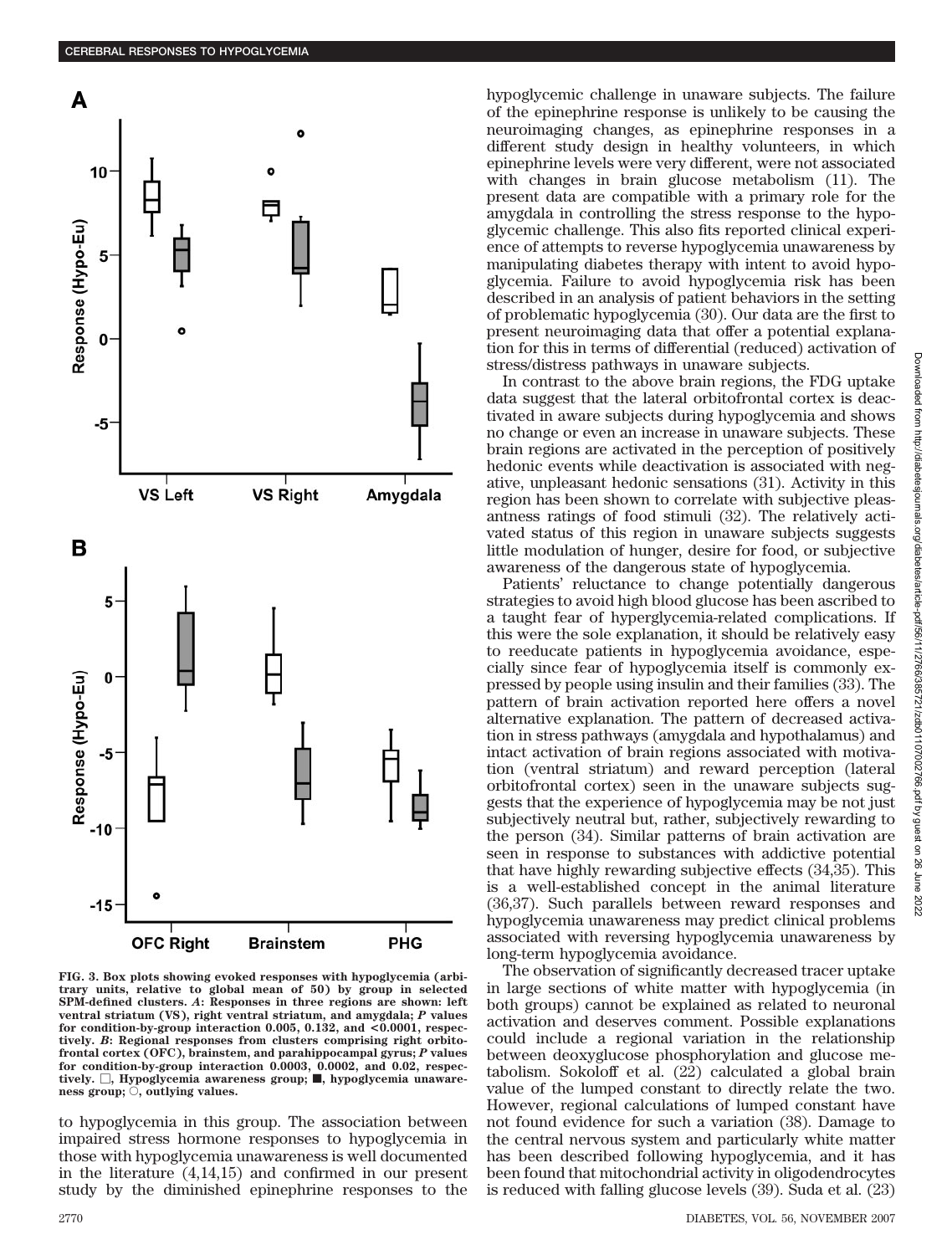# TABLE 1 Responses from clusters identified by SPM

|                                      | Aware            |                      | Unaware            |                      | Aware                       | Unaware                     |  |
|--------------------------------------|------------------|----------------------|--------------------|----------------------|-----------------------------|-----------------------------|--|
|                                      | 5 mmol/l         | $2.6 \text{ mmol/l}$ | $5 \text{ mmol/l}$ | $2.6 \text{ mmol/l}$ | Hypoglycemic-<br>euglycemic | Hypoglycemic-<br>euglycemic |  |
| Left ventral striatum <sup>*</sup>   | $85.22 \pm 1.57$ | $93.61 \pm 1.15$     | $85.63 \pm 4.52$   | $90.28 \pm 4.20$     | $8.39 \pm 1.57$             | $4.65 \pm 2.18$             |  |
| Right ventral striatum               | $84.90 \pm 3.37$ | $92.98 \pm 3.05$     | $86.16 \pm 4.99$   | $91.90 \pm 4.63$     | $8.09 \pm 1.03$             | $5.73 \pm 3.39$             |  |
| Occipital cortex*                    | $96.28 \pm 6.61$ | $107.37 \pm 9.17$    | $93.76 \pm 4.46$   | $98.21 \pm 3.77$     | $11.09 \pm 3.78$            | $4.45 \pm 2.66$             |  |
| Left cerebellum                      | $63.36 \pm 3.95$ | $57.92 \pm 9.89$     | $63.92 \pm 4.43$   | $60.59 \pm 5.67$     | $-5.44 \pm 10.53$           | $-3.33 \pm 8.29$            |  |
| Right cerebellum*                    | $71.10 \pm 3.83$ | $77.77 \pm 5.30$     | $71.03 \pm 4.55$   | $67.63 \pm 5.20$     | $6.67 \pm 4.70$             | $-3.39 \pm 3.37$            |  |
| Brainstem*                           | $45.20 \pm 4.28$ | $45.75 \pm 3.60$     | $49.27 \pm 3.03$   | $42.78 \pm 3.79$     | $0.55 \pm 2.34$             | $-6.48 \pm 2.38$            |  |
| Right orbitofrontal cortex*          | $82.38 \pm 8.60$ | $74.25 \pm 10.99$    | $80.84 \pm 4.41$   | $82.47 \pm 3.30$     | $-8.13 \pm 3.56$            | $1.64 \pm 3.17$             |  |
| Left amygdala $*$                    | $60.55 \pm 2.21$ | $63.11 \pm 2.48$     | $61.26 \pm 3.33$   | $57.41 \pm 3.18$     | $2.56 \pm 1.28$             | $-3.85 \pm 2.35$            |  |
| Left white matter                    | $45.80 \pm 4.66$ | $39.01 \pm 3.87$     | $46.54 \pm 1.82$   | $38.79 \pm 1.49$     | $-6.79 \pm 1.33$            | $-7.75 \pm 2.12$            |  |
| Right white matter                   | $42.75 \pm 3.16$ | $36.09 \pm 3.58$     | $44.20 \pm 2.45$   | $36.10 \pm 2.70$     | $-6.65 \pm 1.30$            | $-8.10 \pm 1.89$            |  |
| Hypothalamus, parahippocampal gyrus† | $34.90 \pm 1.15$ | $28.91 \pm 2.13$     | $37.62 \pm 2.25$   | $29.09 \pm 1.52$     | $-5.93 \pm 2.09$            | $-8.53 \pm 1.39$            |  |

Data are means  $\pm$  SD of tracer uptake expressed as percent of a global mean (50) at different blood glucose levels (5 and 2.6 mmol/l) and of change between hypoglycemic and euglycemic conditions. Significant difference of the effect of condition (hypoglycemia) between the two groups (aware and unaware subjects),  $\overline{P}$  < 0.01;  $\overline{P}$  < 0.05.

have documented a difference in local cerebral glucose utilization in white matter (corpus callosum) at hypoglycemia below  $P < 0.01$  threshold in rats, although this did not reach significance after multiple-comparison corrections. Significant increases of cerebral metabolic rate for glucose in white matter have been found with rising glucose levels using methods other than FDG PET (40,41). This is compatible with a speculative model where white matter oligodendroglia are less able than gray matter neuronal-glial complexes to maintain cerebral metabolic rate for glucose with falling blood glucose levels, leading to decreased measured metabolism. It should be noted,

however, that this phenomenon was not different between the two groups of patients included in this study and so does not account for the differences identified in this study.

Our study was focused on the different regional brain activation responses to hypoglycemia between type 1 diabetic subjects with and without hypoglycemia awareness. We cannot comment on the effects of diabetes per se on these responses or which of the awareness states more closely approximates to normal, although we assume that the asymptomatic state is the more pathological, with the deficits in the expected subjective and hormonal changes.

TABLE 2

Characteristics of clusters identified by SPM at statistical threshold of  $P < 0.001$ 

|                                                    | Cluster | T<br>(peak value | $\boldsymbol{P}$ |               |                |                  |
|----------------------------------------------------|---------|------------------|------------------|---------------|----------------|------------------|
|                                                    |         |                  | (corrected       |               |                |                  |
|                                                    | size    | in cluster)      | cluster level)   | $\mathcal{X}$ | $\mathcal{Y}$  | $\boldsymbol{z}$ |
| Increased uptake (across both groups)              |         |                  |                  |               |                |                  |
| Left ventral striatum                              | 749     | 16.65            | 8.3e-7           | $-22$         | $\overline{2}$ | 7                |
| Right ventral striatum                             | 686     | 9.89             | $2.1e-6$         | 18            | 12             | $\sqrt{3}$       |
| Occipital cortex                                   | 2,008   | 8.94             | $1.5e-13$        | 6             | $-81$          | 17               |
| Decreased uptake (across both groups)              |         |                  |                  |               |                |                  |
| White matter                                       | 20,570  | 17.75            | $\theta$         | 20            | 28             | 13               |
| Left inferior frontal gyrus                        | 313     | 9.45             | 0.0013           | $-55$         | 25             |                  |
| Right inferior frontal gyrus                       | 356     | 8.46             | 0.00057          | 59            | 17             | $-1$             |
| Right anterior white matter*                       | 845     | 17.75            | $1.0e-14$        | 20            | 28             | 13               |
| Right periventricular white matter*                | 2,646   | 16.30            | $\theta$         | 24            | $-31$          | 38               |
| Brainstem*                                         | 2,427   | 16.27            | $\theta$         | 4             | $-7$           | $-16$            |
| Left periventricular white matter*                 | 4,864   | 14.75            | $\theta$         | $-16$         | $-35$          | 29               |
| Left inferior frontal gyrus*                       | 119     | 9.45             | 0.00041          | $-55$         | 25             | 1                |
| Greater increase in aware than in unaware subjects |         |                  |                  |               |                |                  |
| Occipital cortex                                   | 365     | 6.60             | 0.0004           | $-2$          | $-93$          | 3                |
| Left amygdala†                                     | 305     | 6.65             | <b>NS</b>        | $-30$         | 1              | $-15$            |
| Occipital cortex <sup>†</sup>                      | 1,851   | 6.60             | $6.5e-5$         | $-2$          | $-93$          | 3                |
| Left ventral striatum <sup>†</sup>                 | 196     | 5.54             | <b>NS</b>        | $-24$         | $\overline{0}$ | 7                |
| Left cerebellum <sup>†</sup>                       | 191     | 5.24             | $_{\rm NS}$      | $-46$         | $-46$          | $-21$            |
| Medial cerebellum/brainstem <sup>†</sup>           | 2,861   | 5.24             | $6.8e-7$         | 6             | $-42$          | $-18$            |
| Greater decrease in aware than in unaware subjects |         |                  |                  |               |                |                  |
| Brodmann areas 10, 11, and 47 (right) $\dagger$    | 1,071   | 5.48             | 0.0041           | 36            | 32             | $-13$            |
| Brodmann areas 10, 45, and 46 (right) $\dagger$    | 414     | 4.37             | <b>NS</b>        | 51            | 30             | 17               |
| Brodmann areas $8$ and $9$ (right) $\dagger$       | 214     | 4.22             | <b>NS</b>        | 24            | 23             | 41               |

Clusters of voxels reaching significance,  $P < 0.001$  (uncorrected) and minimum cluster size of 100 voxels (unless otherwise stated). *T* is peak *t* statistic within cluster; *P* is corrected for the cluster (not the voxel). Coordinates of the peak voxel are given in Talairach space. \*Threshold of  $P < 0.0001$ , cluster size  $> 100$ ;  $\dagger P < 0.01$ , cluster size  $> 100$ . NS, not significant.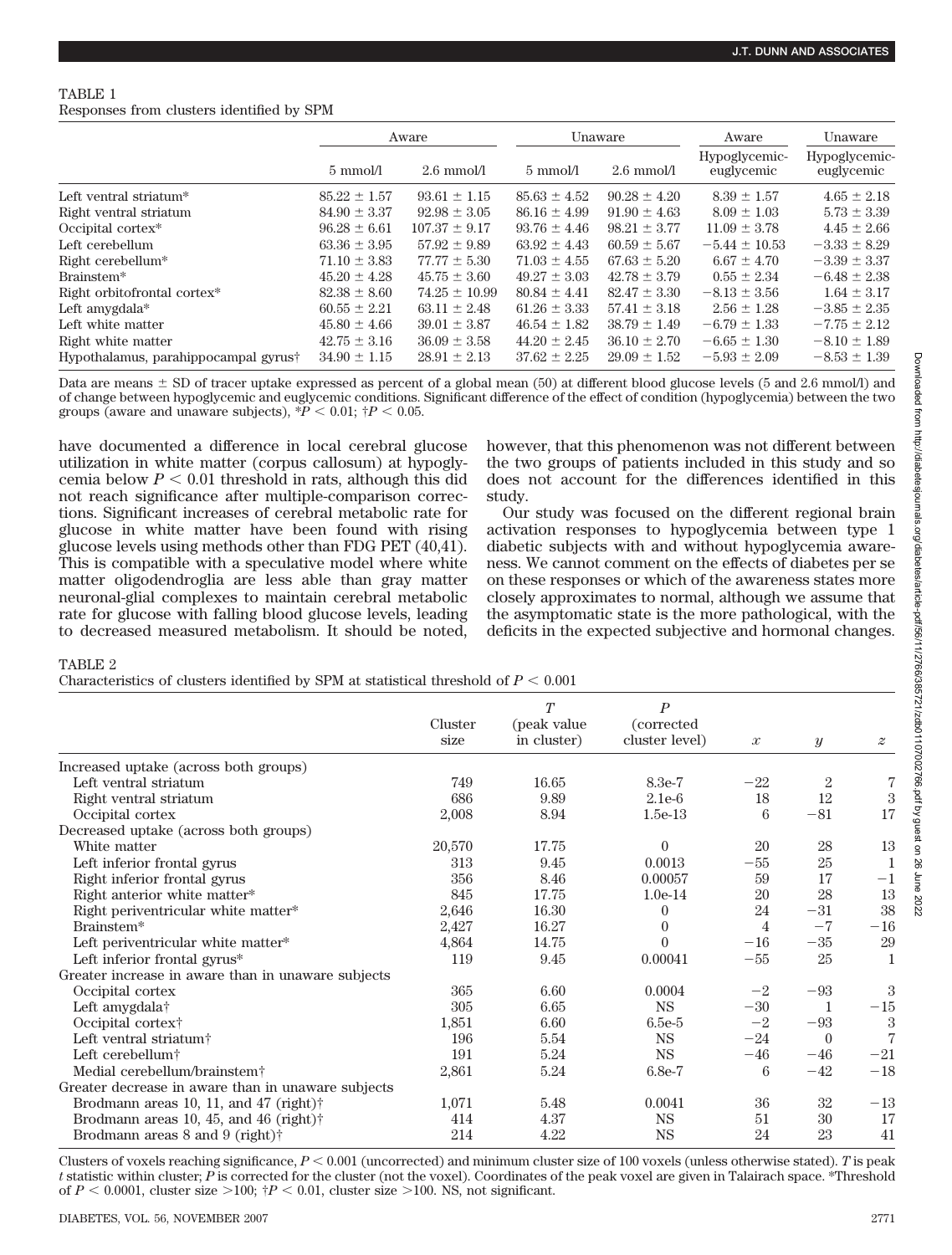The neuroimaging literature suggests that global brain glucose uptake is not much affected by diabetes (11,42,43), with only one study suggesting decreased brain glucose uptake in diabetic subjects with peripheral neuropathy (44) and another showing reduced glucose metabolic rate in type 1 diabetic subjects with a lesser fall in hypoglycemia than in nondiabetic control subjects (45).

The present analysis suggests that unawareness of hypoglycemia is associated with alterations in the cortical responses to the stimulus, as well as reduced endocrine responses. There is some maintenance of regional cerebral activation in response to hypoglycemia in brain areas relevant to motivation (ventral striatum), but at a lower level than in aware subjects, and unequivocally reduced activation in regions involved in the generation of anxiety and stress responses (amygdala). In particular, brain regional networks subserving hedonic responses, deactivated in aware subjects, are relatively unaffected in unaware subjects, suggesting that the experience of hypoglycemia is not only not distressing, but may actually be weakly rewarding. Taken with clinical observations, these observations suggest that habituation to recurrent hypoglycemia involves differential involvement of distinct cortical mechanisms involved in learning, conditioning rather than, or in addition to, a primary alteration in hypothalamic glucose sensing. Based on these observations, it is reasonable to propose that these novel findings in hypoglycemia unawareness will require further investigation to demonstrate reversibility. If they are reversible, they may be exploited to devise novel treatments, both psychological as well as pharmacological, to reverse unawareness.

## **ACKNOWLEDGMENTS**

This study was funded by the Wellcome Trust.

We thank our research nurse Andrew Pernet, the nuclear medicine physicians and staff of the Positron Emission Tomography Imaging Centre of St. Thomas' Hospital, London, U.K., and Prof. Michael Maisey, its director at the time; Prof. Peter Sonksen for access to the Clinical Diabetes Centre at St. Thomas' Hospital; Bernadette Cronin for her support in running the PET scans; David Forster and Prof. Ian Macdonald of Nottingham University for the measurements of the catecholamines; and Gary Chusney and Jill Lomas for laboratory and nursing support.

## **REFERENCES**

- 1. Gold AE, MacLead KM, Frier BM: Frequency of severe hypoglycemia in patients with type 1 diabetes mellitus with impaired awareness of hypoglycemia. *Diabetes Care* 17:697–703, 1994
- 2. Clarke W, Cox D, Gonder-Frederick L, Julian D, Schlundt D, Polonsky W: Reduced awareness of hypoglycemia in IDDM adults: a prospective study of hypoglycemic frequency and associated symptoms. *Diabetes Care* 18:517–522, 1995
- 3. Bolli G, De Feo P, Compagnucci P, Cartechini MG, Angeletti G, Santeusanio F, Brunetti P, Gerich JE: Abnormal glucose counterregulation in insulin-dependent diabetes mellitus: interaction of anti-insulin antibodies and impaired glucagon and epinephrine secretion. *Diabetes* 32:134 –141, 1983
- 4. Amiel SA, Sherwin RS, Simonson DC, Tamborlane WV: Effect of intensive insulin therapy on glycemic thresholds for counterregulatory hormone release. *Diabetes* 37:901–907, 1988
- 5. Ryder RJ, Owens DR, Hayes TM, Chatei MA, Bloom SR: Unawareness of hypoglycaemia and inadequate hypoglycaemic counter-regulation: no causal relationship with diabetic autonomic neuropathy. *BMJ* 301:783–787, 1990
- 6. Heller SR, Cryer PE: Reduced neuroendocrine and symptomatic responses to subsequent hypoglycemia in nondiabetic humans. *Diabetes* 40:223–226, 1991
- 7. George E, Marques JL, Harris ND, Macdonald IA, Hardisty CA, Heller SR: Preservation of physiological responses to hypoglycemia 2 days after antecedent hypoglycemia in patients with IDDM. *Diabetes Care* 20:1293– 1298, 1997
- 8. Dagogo Jack S, Craft S, Cryer PE: Hypoglycemia associated autonomic failure in insulin dependent diabetes mellitus: recent antecedent hypoglycemia reduces autonomic responses to, symptoms of, and defense against subsequent hypoglycemia. *J Clin Invest* 91:819 – 828, 1993
- 9. Boyle PJ, Nagy RJ, O'Connor AM, Kempers SF, Yeo RA, Qualls C: Adaptation in brain glucose uptake following recurrent hypoglycemia. *Proc Natl Acad SciUSA* 91:9352–9356, 1994
- 10. Boyle PJ, Kempers SF, O'Connor AM, Nagy RJ: Brain glucose uptake and unawareness of hypoglycemia in patients with insulin dependent diabetes mellitus. *N Engl J Med* 333:1726 –1731, 1995
- 11. Segel SA, Fanelli CG, Dence CS, Markham J, Videen TO, Paramore DS, Powers WJ, Cryer PE: Blood-to-brain glucose transport, cerebral glucose metabolism, and cerebral blood flow are not increased after hypoglycemia. *Diabetes* 50:1911–1917, 2001
- 12. Bingham EM, Dunn J, Smith D, Sutcliffe-Goulden J, Reed LJ, Marsden PK, Amiel SA: Differential changes in brain glucose metabolism in hypoglycaemia accompany loss of hypoglycaemia awareness in men with type 1 diabetes mellitus: an [11C]-3-O-methyl-D-glucose PET study. *Diabetologia* 48:2080 –2089, 2005
- 13. Cranston I, Lomas J, Maran A, Macdonald IA, Amiel SA: Restoration of hypoglycaemia awareness in patients with long-duration insulin-dependent diabetes. *Lancet* 344:283–287, 1994
- 14. Dagogo-Jack S, Rattarasarn C, Cryer PE: Reversal of hypoglycemia unawareness, but not defective glucose counterregulation, in IDDM. *Diabetes* 43:1426 –1434, 1994
- 15. Fanelli CG, Epifano L, Rambotti AM, Pampanelli S, Di Vincenzo A, Modarelli F, Lepore M, Annibqle B, Ciofetta M, Bottini P, Porcellati F, Scionti L, Santeusanio F, Brunetti P, Bolli GB: Meticulous prevention of hypoglycemia normalizes the glycemic thresholds and magnitude of most of the neuroendocrine responses to, symptoms of, and cognitive function during hypoglycemia in intensively treated patients with short-term IDDM. *Diabetes* 42:1683–1689, 1993
- 16. Armario A, Valles A, Dal-Zotto S, Marquez C, Belda X: A single exposure to severe stressors causes long-term desensitisation of the physiological response to the homotypic stressor. *Stress* 7:157–172, 2004
- 17. Armario A, Marti O, Valles A, Dal-Zotto S, Ons S: Long-term effects of a single exposure to immobilization on the hypothalamic-pituitary-adrenal axis: neurobiologic mechanisms. *Ann N Y Acad Sci* 1018:162–172, 2004
- 18. Phelps ME, Huang SC, Hoffman EJ, Selin C, Sokoloff L, Kuhl DE: Tomographic measurement of local cerebral glucose metabolic rate in humans with (F-18)-2-fluoro-2-deoxy-D-glucose: validation of method. *Ann Neurol* 6:371–388, 1979
- 19. Cranston IC, Reed LJ, Marsden PK, Amiel SA: Changes in regional brain 18F-fluorodeoxyglucose uptake at hypoglycemia in type 1 diabetic men associated with hypoglycemia unawareness and counterregulatory failure. *Diabetes* 50:2329 –2336, 2001
- 20. Maran A, Lomas J, Macdonald IA, Amiel SA: Lack of preservation of higher brain function during hypoglycaemia in patients with intensively treated insulin dependent diabetes mellitus. *Diabetologia* 38:1412–1418, 1995
- 21. Amiel SA, Simonson DC, Tamborlane WV, DeFronzo RA, Sherwin RS: Rate of glucose fall does not affect counterregulatory hormone responses to hypoglycemia in normal and diabetic humans. *Diabetes* 36:518 –522, 1987
- 22. Sokoloff L, Reivich M, Kennedy C, Des Rosiers MH, Patlak CS, Pettigrew KD, Sakurada O, Shinohara M: The [14C]deoxyglucose method for the measurement of local cerebral glucose utilization: theory, procedure, and normal values in the conscious and anesthetized albino rat. *J Neurochem* 28:897–916, 1977
- 23. Suda S, Shinohara M, Miyaoka M, Lucigiani G, Kennedy C, Sokoloff L: The lumped constant of the deoxyglucose method in hypoglycaemia: effects of moderate hypoglycaemia on local cerebral glucose utilisation in the rat. *J Cereb Blood Flow Metab* 10:499 –509, 1990
- 24. Ashburner J, Neelin P, Collins DL, Evans AC, Friston KJ: Incorporating prior knowledge into image registration. *Neuroimage* 6:344 –352, 1997
- 25. Ashburner J, Friston KJ: Nonlinear spatial normalization using basis functions. *Hum Brain Mapp* 7:254 –266, 1999
- 26. Talairach J, Tournoux P: *Co-Planar Stereotaxic Atlas of the Human Brain*. Thieme, Stuttgart, Germany, 1988
- 27. Kelley AE: Ventral striatal control of appetitive motivation: role in ingestive behavior and reward-related learning. *Neurosci Biobehav Rev* 27:765– 776, 2004
- 28. Davis M, Whalen PJ: The amygdala: vigilance and emotion. *Mol Psychiatry* 6:13–34, 2001